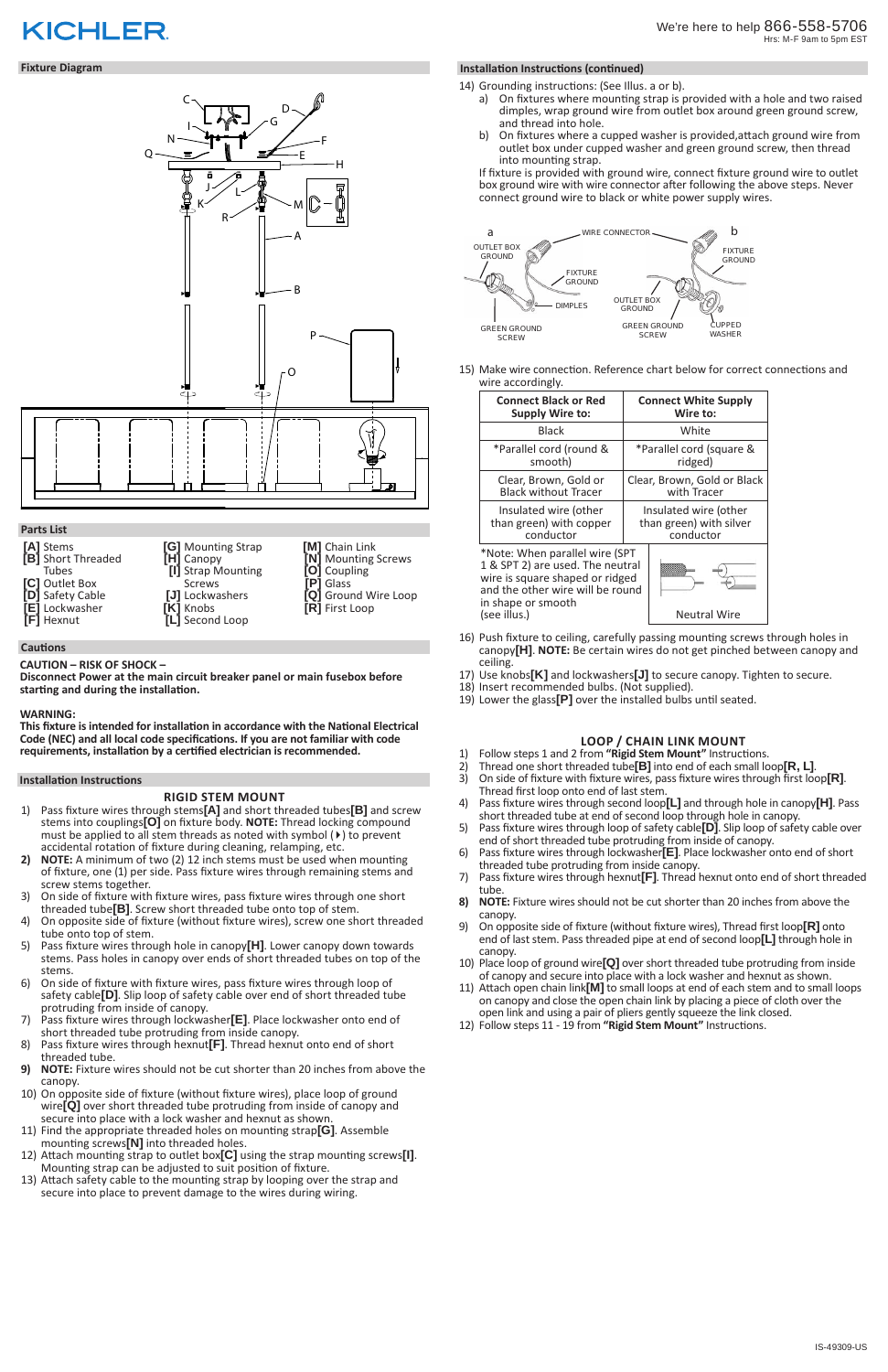- 14) Instrucciones de conexión a tierra solamente para los Estados Unidos. (Vea la ilustracion a o b).
	- a) En las lámparas que tienen la abrazadera de montaje con un agujero y dos hoyuelos realzados, enrollar el alambre a tierra de la caja tomacorriente alrededor del tornillo verde y pasarlo por el aquiero.
	- b) En las lámparas con una arandela acopada, fijar el alambre a tierra de la caja tomacorriente del ajo de la arandela acoada y tornillo verde, y paser por la abrazadera de montaje.

Si la lámpara viene con alambre a tierra, conecter el alambre a tierra de la lámpara al alambre a tierra de la caja tomacorriente con un conector de alambres espués de seguir los pasos anteriores. Nunca conectar el alambra a tierra a los alambres eléctros negro o blanco.

15) Haga les conexiones de los alambres. La tabla de referencia de abajo indica las conexiones correctas y los alambres correspondientes.

| Conectar el alambre de                                                                                                                                                                            | Conectar el alambre de     |
|---------------------------------------------------------------------------------------------------------------------------------------------------------------------------------------------------|----------------------------|
| suministro negro o rojo al                                                                                                                                                                        | suministro blanco al       |
| Negro                                                                                                                                                                                             | Blanco                     |
| *Cordon paralelo (redondo                                                                                                                                                                         | *Cordon paralelo (cuadrado |
| y liso)                                                                                                                                                                                           | y estriado)                |
| Claro, marrón, amarillio                                                                                                                                                                          | Claro, marrón, amarillio   |
| o negro sin hebra                                                                                                                                                                                 | o negro con hebra          |
| identificadora                                                                                                                                                                                    | identificadora             |
| Alambre aislado (diferente                                                                                                                                                                        | Alambre aislado (diferente |
| del verde) con conductor                                                                                                                                                                          | del verde) con conductor   |
| de cobre                                                                                                                                                                                          | de plata                   |
| *Nota: Cuando se utiliza alambre<br>paralelo (SPT 1 y SPT 2). El alambre<br>neutro es de forma cuadrada o<br>estriada y el otro alambre será<br>de forma redonda o lisa. (Vea la<br>ilustración). | Hilo Neutral               |

- 16) Empuje el artefacto al techo, pasando cuidadosamente los tornillos de montaje a través de los orificios de el escudete**[H]**. **NOTA:** Asegúrese de que los cables no queden atrapados entre el escudete y el techo.
- 17) Utilice las perillas**[K]** y las arandelas de seguridad**[J]** para asegurar la escudete. Apriete para asegurar.
- 18) Instale las bombillas recomendadas (No suministradas).
- 19) Baje el vidrio**[P]** sobre las bombillas instaladas hasta que se asiente.



## **KICHLER**

## **Diagrama de Accesorios**

## **Lista de Partes**

- **[A]** Vástago
- **[B]** Tubos Roscados
- Cortos **[C]** Caja de Distribución
- **[D]** Cable de Seguridad
- **[E]** Arandela de
- Seguridad
- **[F]** Tuerca Hexagonal
- Montaje **[H]** Escudete **[I]** Tornillos de Montaje de la Abrazadera **[J]** Arandelas de Seguridad **[K]** Perillas

**[G]** Abrazadera de

**[L]** Segundo Anillo **[M]** Eslabón de Cadena **[N]** Tornillos de Montaje **[O]** Acoplamiento **[P]** Vidrio

**[Q]** Anillo del Cable de Tierra **[R]** Primer Anillo

#### **Precauciones**

**PRECAUCIÓN – RIESGO DE DESCARGA ELÉCTRICA – Desconecte la electricidad en el panel principal del interruptor automático o caja principal de fusibles antes de comenzar y durante la instalación.** 

#### **ADVERTENCIA:**

**Este accesorio está destinado a la instalación de acuerdo con el National Electrical Code (NEC) y todas las especificaciones del código local. Si no está familiarizado con los requisitos del código, la instalación se recomienda un electricista certificado.**

#### **Instrucciones de Instalación**

#### **MONTAJE CON VÁSTAGO RÍGIDO**

- 1) Pase los cables del artefacto a través de los vástagos**[A]** y los tubos roscados cortos**[B]** y enrosque los vástagos en los acoplamientos**[O]** en el cuerpo del artefacto. **NOTA:** Se debe aplicar compuesto para rosca estanca a todas las roscas de vástagos indicadas con el símbolo (4) para evitar la rotación accidental de los vástagos durante la limpieza, el cambio de bombillas, etc.
- **2) NOTA:** Se debe usar un mínimo de dos (2) vástagos de 12 pulgadas cuando se monte el artefacto, uno (1) por cada lado. Pase los cables del artefacto a través de los vástagos restantes y atornille los vástagos entre sí.
- 3) En el lado del artefacto con los cables, pase los cables del artefacto a través de un tubo corto roscado**[B]**. Enrosque el tubo roscado corto en la parte superior del vástago.
- 4) En el lado opuesto del artefacto (sin los cables), enrosque un tubo roscado corto en la parte superior del vástago.
- 5) Pase los cables del artefacto a través del orificio en el escudete**[H]**. Baje el escudete hacia los vástagos. Pase los orificios en el escudete sobre los extremos de los tubos roscados cortos en la parte superior de los vástagos.
- 6) En el lado del artefacto con los cables, pase los cables del artefacto a través del

## **Instrucciones de Instalación (continuación)**

- 1) Siga los pasos 1 y 2 de las instrucciones de **"Montaje con vástago rígido"**.
- 2) Enrosque un tubo roscado corto**[B]** en el extremo de cada anillo pequeño**[R, L]**.
- 3) En el lado del artefacto con los cables, pase los cables del artefacto a través del primer anillo**[R]**. Enrosque el primer anillo en el extremo del último vástago.
- 4) Pase los cables del artefacto a través del segundo anillo**[L]** y del orificio en el escudete**[H]**. Pase el tubo roscado corto al final del segundo anillo a través del orificio en el escudete.
- 5) Pase los cables del artefacto a través del anillo del cable de seguridad**[D]**. Deslice el anillo del cable de seguridad sobre el extremo del tubo roscado corto que sobresale del interior del escudete.
- 6) Pase los cables del artefacto a través de la arandela de seguridad**[E]**. Coloque la arandela de seguridad en el extremo del tubo roscado corto que sobresale del interior del escudete.
- 7) Pase los cables del artefacto a través de la tuerca hexagonal**[F]**. Enrosque la tuerca hexagonal en el extremo del tubo roscado corto.
- **8) NOTA:** Los cables del artefacto no deben ser cortados a menos de 20 pulgadas por encima del escudete.
- 9) En el lado opuesto del artefacto (sin los cables), enrosque el primer anillo**[R]** en el extremo del último vástago. Pase el tubo roscado al final del segundo anillo**[L]** a través
- anillo del cable de seguridad**[D]**. Deslice el anillo del cable de seguridad sobre el extremo del tubo roscado corto que sobresale del interior del escudete.
- 7) Pase los cables del artefacto a través de la arandela de seguridad**[E]**. Coloque la arandela de seguridad en el extremo del tubo roscado corto que sobresale del interior del escudete.
- 8) Pase los cables del artefacto a través de la tuerca hexagonal**[F]**. Enrosque la tuerca hexagonal en el extremo del tubo roscado corto.
- **9) NOTA:** Los cables del artefacto no deben ser cortados a menos de 20 pulgadas por encima del escudete.
- 10) En el lado opuesto del artefacto (sin los cables del artefacto), coloque el anillo del cable a tierra**[Q]** sobre el tubo roscado corto que sobresale del interior del escudete y asegúrelo en su lugar con una arandela de seguridad y una tuerca hexagonal, como se muestra.
- 11) Encuentre los orificios roscados adecuados en la abrazadera de montaje**[G]**. Instale los tornillos de montaje**[N]** en los orificios roscados.
- 12) Fije la abrazadera de montaje a la caja de distribución**[C]** utilizando los tornillos de montaje de la abrazadera**[I]**. La abrazadera de montaje se puede ajustar para adaptarse a la posición del artefacto.
- 13) Conecte el cable de seguridad a la abrazadera de montaje enroscándolo sobre la abrazadera y asegúrelo en su lugar para evitar que se dañen los cables durante el cableado.

#### **MONTAJE CON ANILLO / ESLABÓN DE CADENA**

- del orificio en el escudete.
- 10) Coloque el anillo del cable de tierra**[Q]** sobre el tubo roscado corto que sobresale del interior del escudete y asegúrelo en su lugar con una arandela de seguridad y una tuerca hexagonal como se muestra.
- 11) Fije el eslabón de cadena abierto**[M]** a los pequeños anillos en el extremo de cada vástago y a los pequeños anillos en el escudete, y cierre el eslabón de cadena abierto colocando un trozo de paño sobre el mismo y apretándolo suavemente con unos alicates.
- 12) Siga los pasos 11 19 de las instrucciones de **"Montaje con vástago rígido"**.

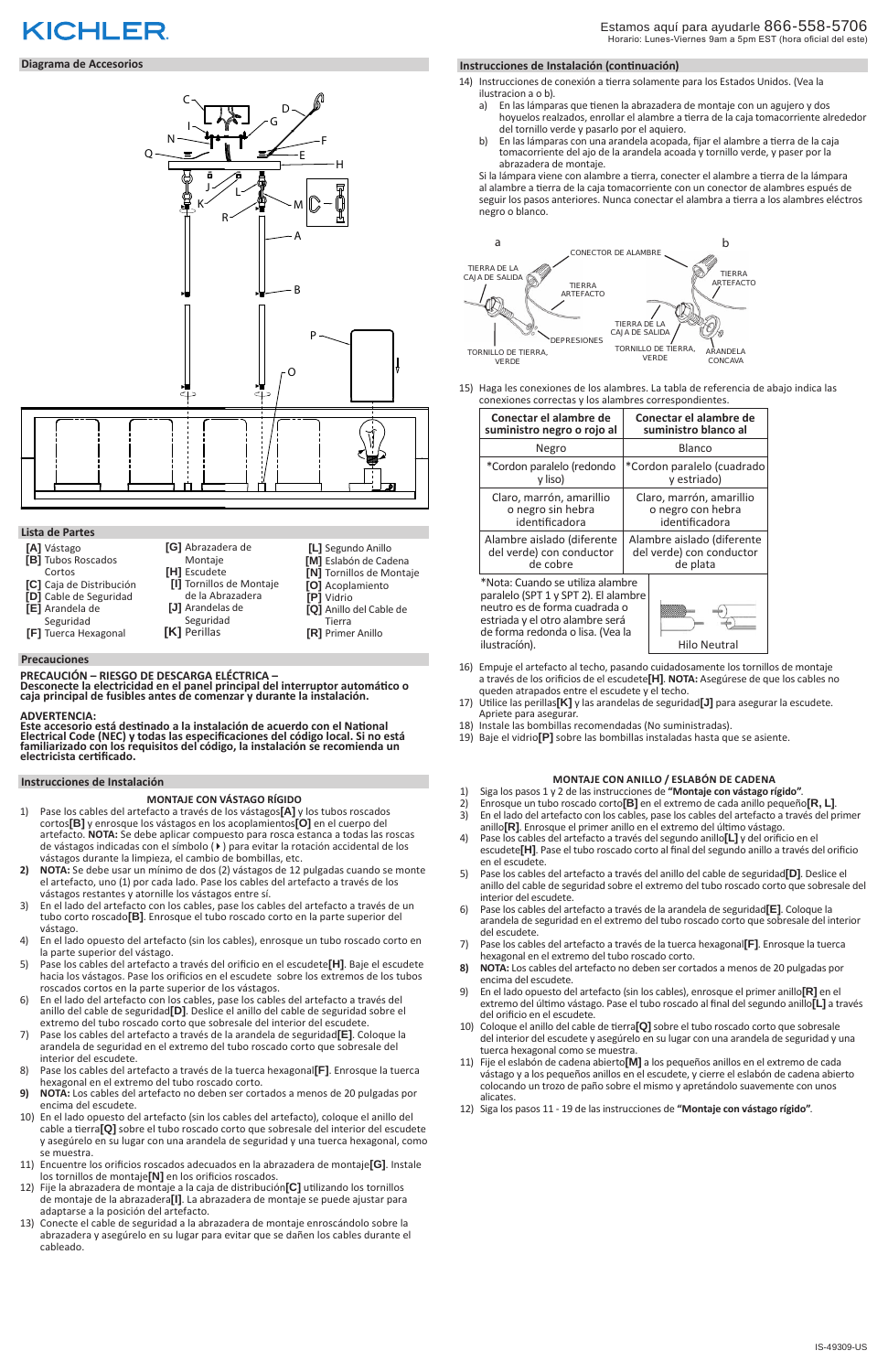# **KICHLER**

- 14) Grounding instructions: (See Illus. a or b).
	- a) On fixtures where mounting strap is provided with a hole and two raised dimples, wrap ground wire from outlet box around green ground screw, and thread into hole.
	- b) On fixtures where a cupped washer is provided,attach ground wire from outlet box under cupped washer and green ground screw, then thread into mounting strap.

If fixture is provided with ground wire, connect fixture ground wire to outlet box ground wire with wire connector after following the above steps. Never connect ground wire to black or white power supply wires.

15) Make wire connection. Reference chart below for correct connections and wire accordingly.

| <b>Connect Black or Red</b>                                                                                                                                     | <b>Connect White Supply</b> |
|-----------------------------------------------------------------------------------------------------------------------------------------------------------------|-----------------------------|
| <b>Supply Wire to:</b>                                                                                                                                          | Wire to:                    |
| <b>Black</b>                                                                                                                                                    | White                       |
| *Parallel cord (round &                                                                                                                                         | *Parallel cord (square &    |
| smooth)                                                                                                                                                         | ridged)                     |
| Clear, Brown, Gold or                                                                                                                                           | Clear, Brown, Gold or Black |
| <b>Black without Tracer</b>                                                                                                                                     | with Tracer                 |
| Insulated wire (other                                                                                                                                           | Insulated wire (other       |
| than green) with copper                                                                                                                                         | than green) with silver     |
| conductor                                                                                                                                                       | conductor                   |
| *Note: When parallel wire (SPT<br>1 & SPT 2) are used. The neutral<br>wire is square shaped or ridged<br>and the other wire will be round<br>in shape or smooth |                             |
| (see illus.)                                                                                                                                                    | <b>Neutral Wire</b>         |

- 16) Push fixture to ceiling, carefully passing mounting screws through holes in canopy**[H]**. **NOTE:** Be certain wires do not get pinched between canopy and ceiling.
- 17) Use knobs**[K]** and lockwashers**[J]** to secure canopy. Tighten to secure.
- 18) Insert recommended bulbs. (Not supplied).
- 19) Lower the glass**[P]** over the installed bulbs until seated.



## **Fixture Diagram**

## **Parts List**

#### **Cautions**

**CAUTION – RISK OF SHOCK –** 

**Disconnect Power at the main circuit breaker panel or main fusebox before starting and during the installation.** 

#### **WARNING:**

**This fixture is intended for installation in accordance with the National Electrical Code (NEC) and all local code specifications. If you are not familiar with code requirements, installation by a certified electrician is recommended.**

## **Installation Instructions**

**[A]** Stems **[B]** Short Threaded Tubes **[C]** Outlet Box **[D]** Safety Cable **[E]** Lockwasher **[F]** Hexnut **[G]** Mounting Strap **[H]** Canopy **[I]** Strap Mounting Screws **[J]** Lockwashers **[K]** Knobs **[L]** Second Loop

**[M]** Chain Link

**[N]** Mounting Screws **[O]** Coupling **[P]** Glass

**[Q]** Ground Wire Loop

**[R]** First Loop

## **RIGID STEM MOUNT**

- 1) Pass fixture wires through stems**[A]** and short threaded tubes**[B]** and screw stems into couplings**[O]** on fixture body. **NOTE:** Thread locking compound must be applied to all stem threads as noted with symbol (4) to prevent accidental rotation of fixture during cleaning, relamping, etc.
- **2) NOTE:** A minimum of two (2) 12 inch stems must be used when mounting of fixture, one (1) per side. Pass fixture wires through remaining stems and screw stems together.
- 3) On side of fixture with fixture wires, pass fixture wires through one short threaded tube**[B]**. Screw short threaded tube onto top of stem.
- 4) On opposite side of fixture (without fixture wires), screw one short threaded tube onto top of stem.
- 5) Pass fixture wires through hole in canopy**[H]**. Lower canopy down towards stems. Pass holes in canopy over ends of short threaded tubes on top of the stems.
- 6) On side of fixture with fixture wires, pass fixture wires through loop of safety cable**[D]**. Slip loop of safety cable over end of short threaded tube protruding from inside of canopy.

## **Installation Instructions (continued)**

- 1) Follow steps 1 and 2 from **"Rigid Stem Mount"** Instructions.
- 
- 2) On side of fixture with fixture wires, pass fixture wires through first loop**[R]**.<br>Thread first loop onto end of last stem.<br>4) Pass fixture wires through second loop**[L]** and through hole in canopy**[H]**. Pa
- 4) Pass fixture wires through second loop**[L]** and through hole in canopy**[H]**. Pass short threaded tube at end of second loop through hole in canopy.
- 5) Pass fixture wires through loop of safety cable**[D]**. Slip loop of safety cable over end of short threaded tube protruding from inside of canopy.
- 6) Pass fixture wires through lockwasher**[E]**. Place lockwasher onto end of short threaded tube protruding from inside canopy.
- 7) Pass fixture wires through hexnut**[F]**. Thread hexnut onto end of short threaded tube.
- **8) NOTE:** Fixture wires should not be cut shorter than 20 inches from above the canopy.
- 9) On opposite side of fixture (without fixture wires), Thread first loop**[R]** onto end of last stem. Pass threaded pipe at end of second loop**[L]** through hole in canopy.
- 10) Place loop of ground wire**[Q]** over short threaded tube protruding from inside of canopy and secure into place with a lock washer and hexnut as shown.
- 11) Attach open chain link**[M]** to small loops at end of each stem and to small loops on canopy and close the open chain link by placing a piece of cloth over the open link and using a pair of pliers gently squeeze the link closed. 12) Follow steps 11 - 19 from **"Rigid Stem Mount"** Instructions.
- 
- 7) Pass fixture wires through lockwasher**[E]**. Place lockwasher onto end of short threaded tube protruding from inside canopy.
- 8) Pass fixture wires through hexnut**[F]**. Thread hexnut onto end of short threaded tube.
- **9) NOTE:** Fixture wires should not be cut shorter than 20 inches from above the canopy.
- 10) On opposite side of fixture (without fixture wires), place loop of ground wire**[Q]** over short threaded tube protruding from inside of canopy and secure into place with a lock washer and hexnut as shown.
- 11) Find the appropriate threaded holes on mounting strap**[G]**. Assemble mounting screws**[N]** into threaded holes.
- 12) Attach mounting strap to outlet box**[C]** using the strap mounting screws**[I]**. Mounting strap can be adjusted to suit position of fixture.
- 13) Attach safety cable to the mounting strap by looping over the strap and secure into place to prevent damage to the wires during wiring.

## **LOOP / CHAIN LINK MOUNT**